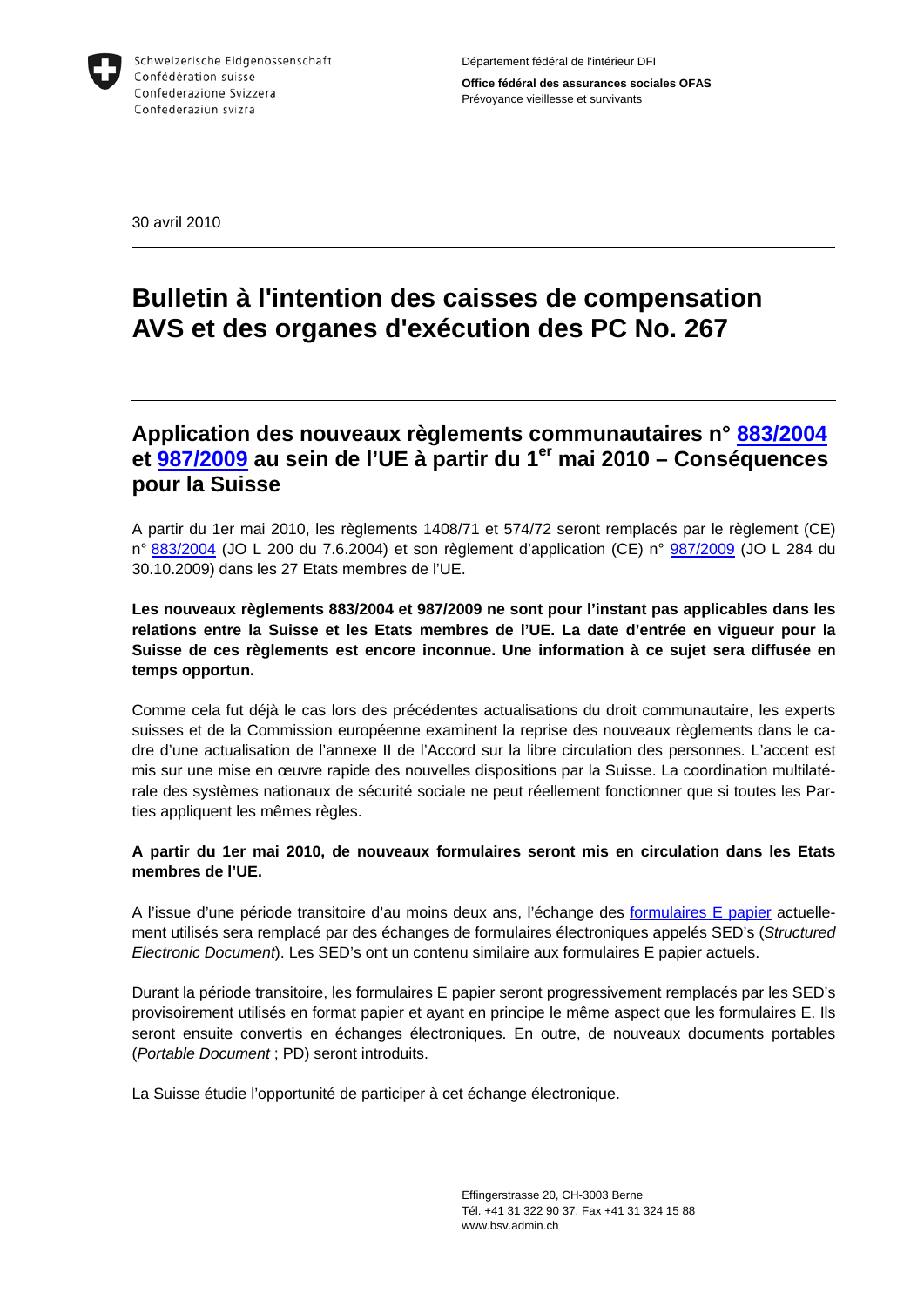**Bulletin à l'intention des caisses de compensation AVS et des organes d'exécution des PC No. 267** 

**Aussi longtemps que la Suisse ne reprend pas formellement les nouveaux règlements, les nouveaux formulaires communautaires ne sont pas utilisables dans les relations entre la Suisse et les Etats membres de l'UE.** 

Toutefois, il n'est pas exclu qu'une institution ou un organisme d'un Etat membre de l'UE émette erronément un nouveau formulaire (PD ou SED papier) à l'attention d'une caisse de compensation suisse. Dans un tel cas, nous vous serions reconnaissants de bien vouloir observer une grande souplesse lors de l'examen de la validité d'un tel document. Seule une application pragmatique et flexible des règles de coordination évitera de compromettre les droits des assurés mobiles.

A titre d'information, vous trouverez en annexe des versions provisoires des documents portables qui sont pertinents pour l'AVS. Les versions anglaises définitives de ces documents seront disponibles sur le site de la Commission européenne [\(DG EMPL\)](http://ec.europa.eu/social/home.jsp) dans le courant du mois de mai ; ils seront traduits dans toutes les langues officielles d'ici la fin de l'année 2010.

### **Annexes :**

Documents portables provisoires en anglais

o A1 = E 101 o P1 = E 210 et E 211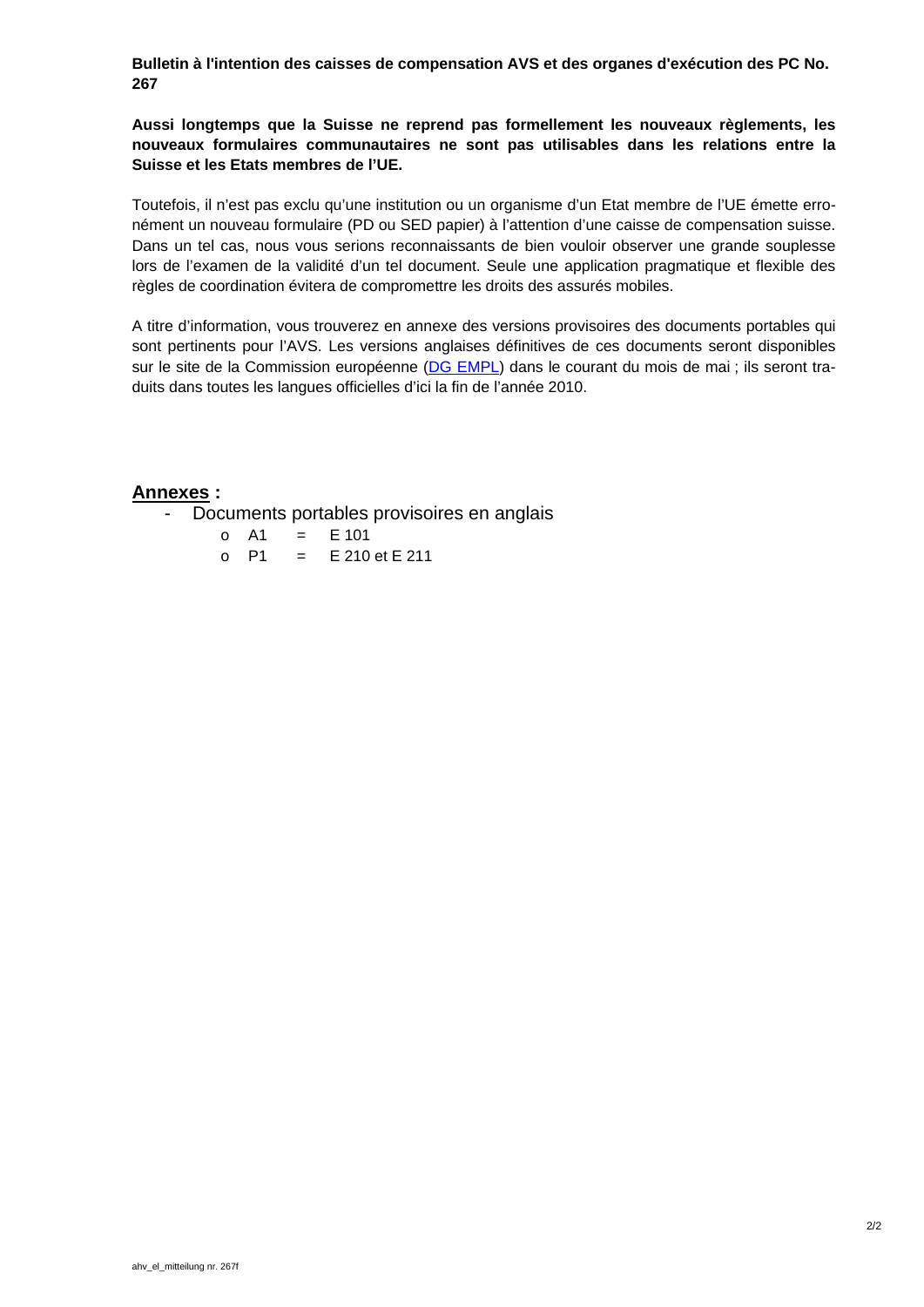$A<sub>1</sub>$ 

## Certificate concerning the Social Security legislation which applies to the holder

EU Regulations 883/04 and 987/09 (\*)

#### INFORMATION FOR THE holder

This certificate concerns the social security legislation which applies to you and confirms that you have no obligations to pay contributions in another State.

Before you leave the State where you are insured to go to another State to work, make sure you have the documents which entitle you to receive the necessary benefits in kind (e.g. medical care, treatment in hospital, and other) in the State where you are working.

- If you are staying temporarily in the State where you are working, ask your health care institution for the European Health Insurance Card (EHIC). You must show this card to your health care provider if you need benefits in kind during your stay.
- If you are going to be living in the State where you are working, ask your health care institution for the S1 document and submit it as soon as possible to the competent health care institution of the place you are going to work (\*\*).

Provisionally the insurance institution in the State of stay will also provide special benefits in the event of an accident at work or an occupational disease.

## 1. personal details of the holder 1.1 Personal Identification Number  $\Box$  Female  $\Box$  Male 1.2 Surname 1.3 Forenames 1.4 Surname at birth (\*\*\*) 1.5 Date of birth 1.5 Nationality 1.7 Place of birth 1.8 Address in the State of residence 1.8.1 Street, N° 1.8.3 Post code 1.8.2 Town 1.8.4 Country code 1.9 Address in the State of stay 1.9.1 Street, N° 1.9.3 Post code 1.9.2 Town 1.9.4 Country code

#### 2. Member state legislation which applies

| 2.1 | <b>Member State</b>                                                                             |
|-----|-------------------------------------------------------------------------------------------------|
| 2.2 | <b>Starting date</b>                                                                            |
|     | $\Box$ 2.4 The certificate applies for the duration of the activity                             |
| ш   | 2.5 The determination is provisional                                                            |
|     | 2.6 Regulation 1408/71 remains applicable on the basis of Article 87 (8) of Regulation 883/2004 |

(\*) Regulations (EC) No 883/2004, articles 11 through 16, and 987/2009, article 19.

(\*\*) For Spain, Sweden and Portugal , the certificate must be handed over to, respectively, the head provincial offices of social security National Institute (INSS), the social insurance institution and the social security institution of the place of residence.

(\*\*\*) Information given to the institution by the holder when this is not known by the institution.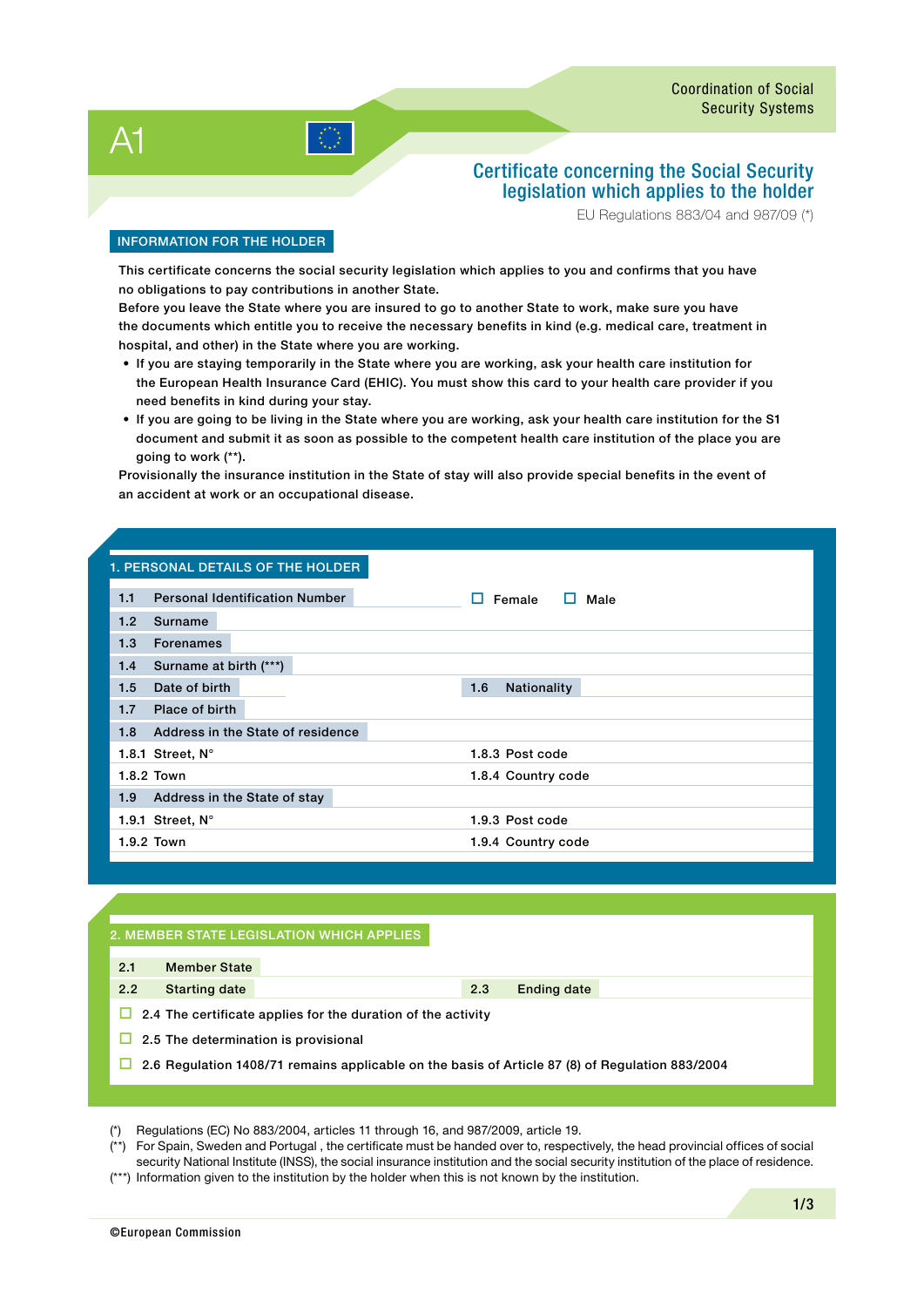# A1

## Certificate concerning the Social Security legislation which applies to the holder

#### 3. STATUS confirmation of your position

- 
- 
- 
- 
- $\Box$  3.9 Working as a civil servant in one country and as an employed/self-employed person in one or more other countries
- $\Box$  3.1 Posted employed person  $\Box$  3.2 Employed, working in two or more States
- 3.3 Posted self-employed person  $\Box$  3.4 Self-employed, in two or more States
- $\Box$  3.5 Civil servant  $\Box$  3.6 Contract staff
- $\Box$  3.7 Mariner  $\Box$  3.8 Working as an employed person and as a self-employed person in different countries
	- $\Box$  3.10 Exception

#### 4. Employer / Self-Employment Details in the State whose legislation applies

#### $\Box$  4.1.1 Employee  $\Box$  4.1.2 Self-employed activity

- 4.2 Employer/self-employed activity code 4.3 Name or business name 4.4 Registered address 4.4.1 Street, N° 4.4.2 Country code
- 4.4.3 Town 4.4.4 Post code

#### 5. Employer / Self-Employment Details IN the other Member State(s)

5.1 Name(s) or business name(s) and code(s) of the firm(s) or ship(s) where you will be employed

5.2 Address(es) or name(s) of ship(s) where you will be (self) employed in the 'host' State(s)

□ 5.3 Or no fixed address in State(s) of (self)employment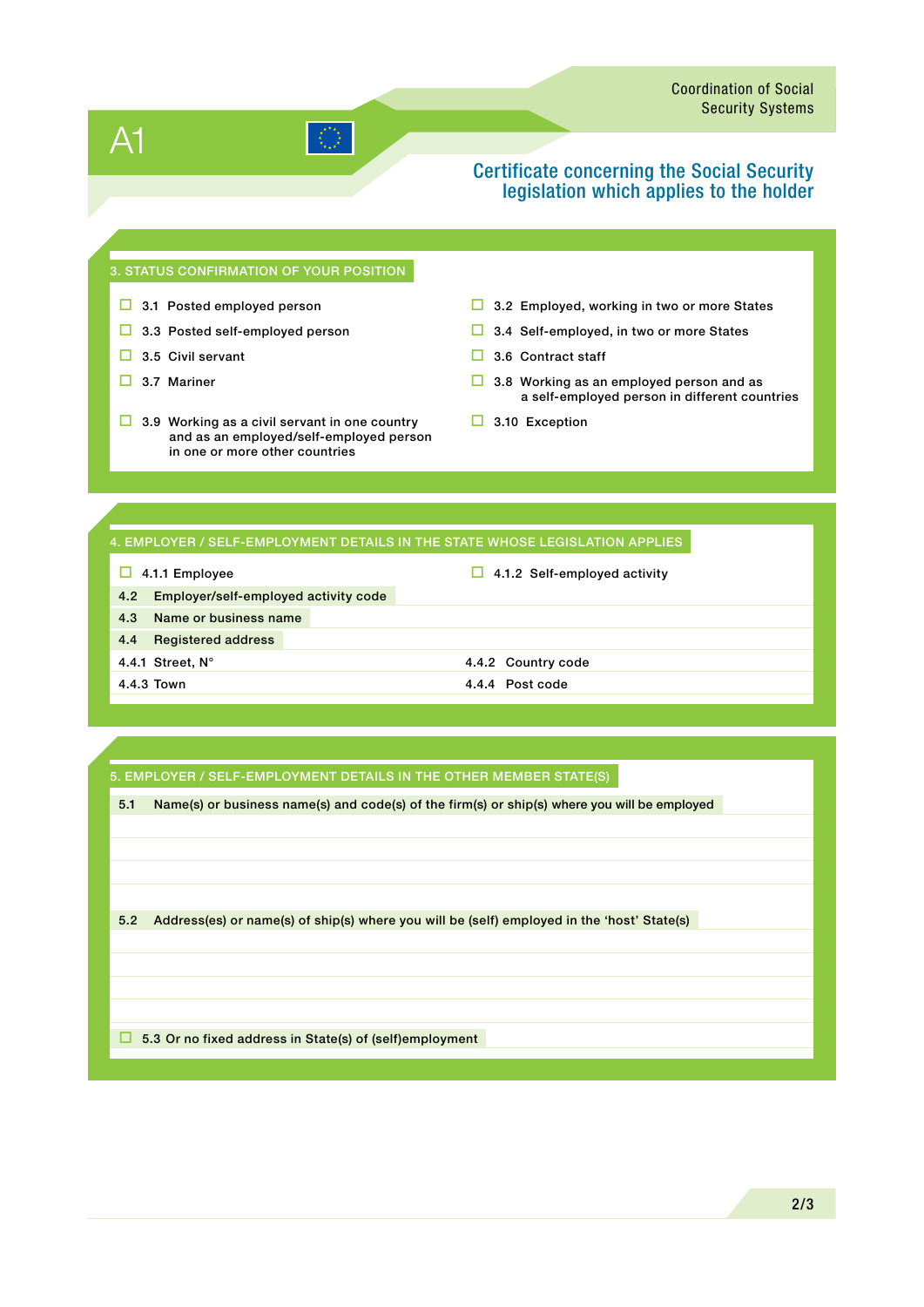A1

# $|\langle \langle \rangle \rangle|$

## Certificate concerning the Social Security legislation which applies to the holder

|              | <b>6. INSTITUTION COMPLETING THE FORM</b> |
|--------------|-------------------------------------------|
| 6.1          | Name                                      |
| 6.2          | Street, N°                                |
| 6.3          | Town                                      |
| 6.4          | <b>Country code</b><br>Post code<br>6.5   |
| 6.6          | <b>Institution ID</b>                     |
| 6.7          | Office fax N°                             |
| 6.8          | Office phone N°                           |
| 6.9          | E-mail                                    |
|              | 6.10 Date                                 |
|              | 6.11 Signature                            |
| <b>STAMP</b> |                                           |
|              |                                           |
|              |                                           |
|              |                                           |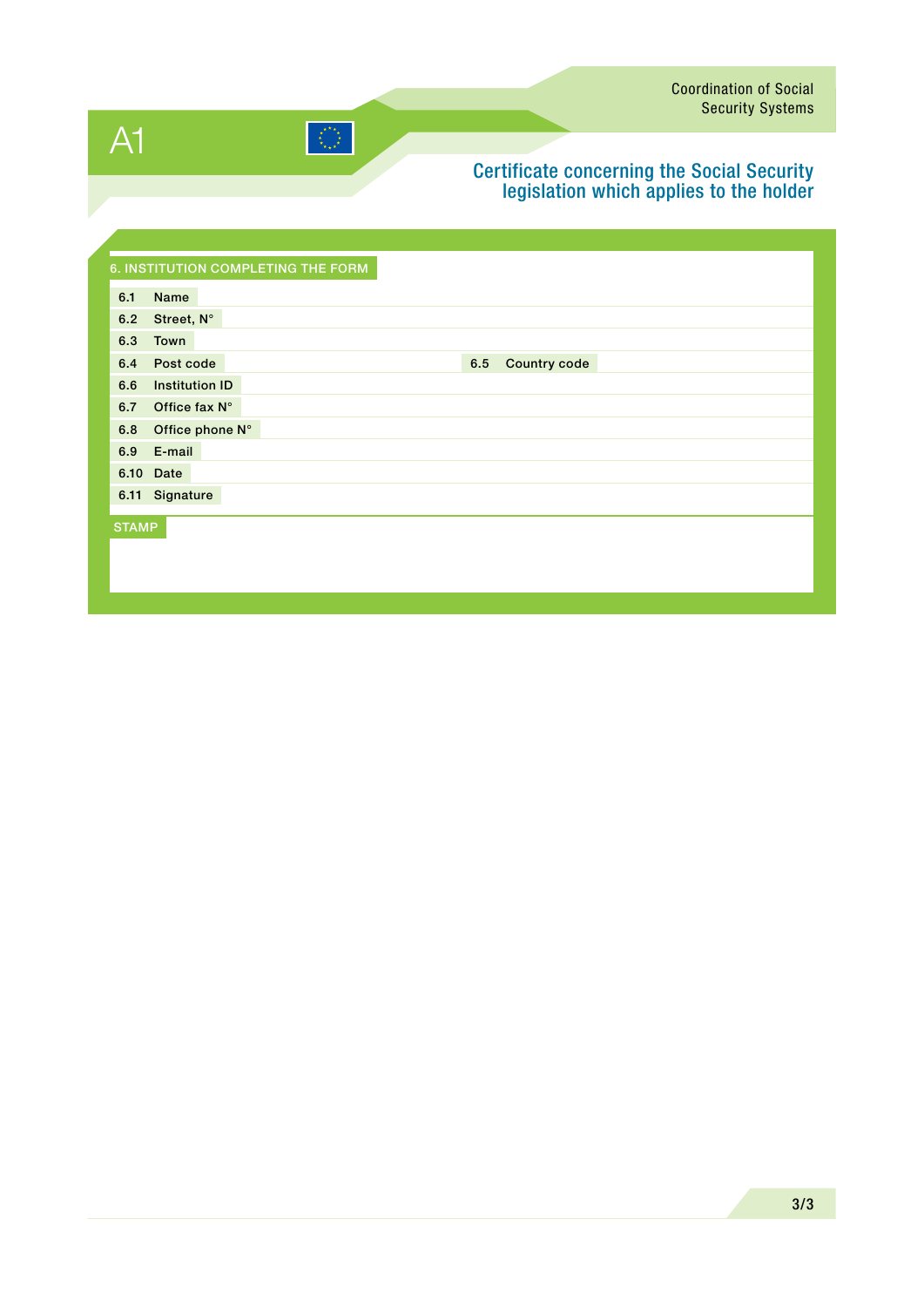#### EU Regulations 883/04 and 987/09 (\*)

| 1. PERSONAL DETAILS OF THE HOLDER (CLAIMANT) |                          |
|----------------------------------------------|--------------------------|
| 1.1 Personal Identification Number           | п<br>Female<br>Male<br>п |
| 1.2 Surname                                  |                          |
| 1.3 Forenames                                |                          |
| 1.3 Surname at birth (**)                    |                          |
| 1.4 Date of birth                            |                          |
| 1.4 Place of birth                           |                          |
| 1.5 Current address                          |                          |
| 1.5.1 Street, $N^\circ$                      | 1.5.3 Post code          |
| 1.5.2 Town                                   | 1.5.4 Country code       |
|                                              |                          |

#### INFORMATION FOR THE HOLDER

Your claim for an invalidity/survivors/old age pension with [name of the institute] led, on the basis of European legislation, also to appraisal of a claim in the other countries of the European Union where you have worked or have been insured. In this document we give you a summary of how the institutions concerned have assessed these claims.

The purpose of this overview is to allow you to assess whether or not your right to a pension in one or more Member States has been adversely affected by the interaction of decisions taken by two or more institutions. For instance, your pension could be reduced in view of other income or benefit; it could also be affected by rules regarding the overlapping of periods. For details please check the relevant national pension decision or contact the pension institution which issued the pension decision.

Under Article 48 of Regulation 987/09, your request for review has to be submitted to the institution concerned within the time limits laid down in the national legislation of the Member State concerned. These time limits shall commence on the date of receipt of this summary. You will find the relevant time limit and the address of the institution below.

This right to a review should be distinguished from the right to an appeal under national law against a decision by a pension institution on a claim for a pension. A request for a review can only be granted in case your rights to a pension are adversely affected by the interaction of national pension decisions.

This document states the pension decision from each institution that has investigated your claim. The amount of the pension may depend on the length and the character of the insurance periods. We are not supplying you here with an exhaustive overview of the way in which each separate member state has taken into account insured periods since the appraisal of these periods can differ as a result of different national provisions.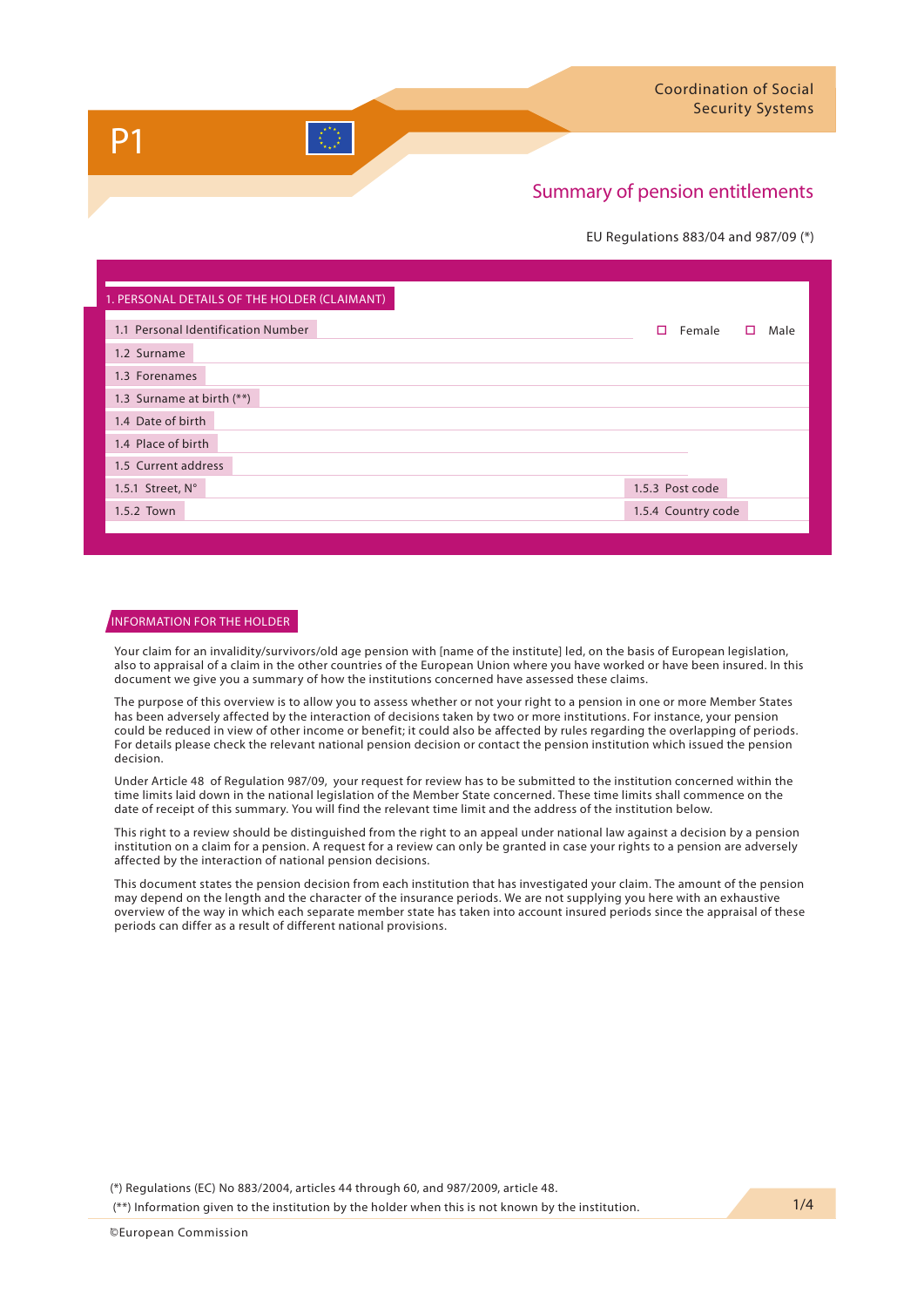| 2. PERSONAL DETAILS OF THE INSURED PERSON (IF DIFFERENT FROM THE HOLDER) |                    |           |
|--------------------------------------------------------------------------|--------------------|-----------|
| 2.1 Personal Identification Number                                       | Female<br>п.       | Male<br>п |
| 2.2 Surname                                                              |                    |           |
| 2.3 Forenames                                                            |                    |           |
| 2.3 Surname at birth (**)                                                |                    |           |
| 2.4 Date of birth                                                        |                    |           |
| 2.4 Place of birth                                                       |                    |           |
| 2.5 Current address                                                      |                    |           |
| 2.5.1 Street, N°                                                         | 2.5.3 Post code    |           |
| 2.5.2 Town                                                               | 2.5.4 Country code |           |
|                                                                          |                    |           |

 $\mathcal{L}_{\mathcal{A}}^{\mathcal{D}_{\mathcal{A}}}$ 

| 3. TYPE OF PENSION CLAIM |                       |                     |  |
|--------------------------|-----------------------|---------------------|--|
| $\Box$ 3.1 Old-age       | $\Box$ 3.2 Invalidity | $\Box$ 3.3 Survivor |  |
|                          |                       |                     |  |
|                          |                       |                     |  |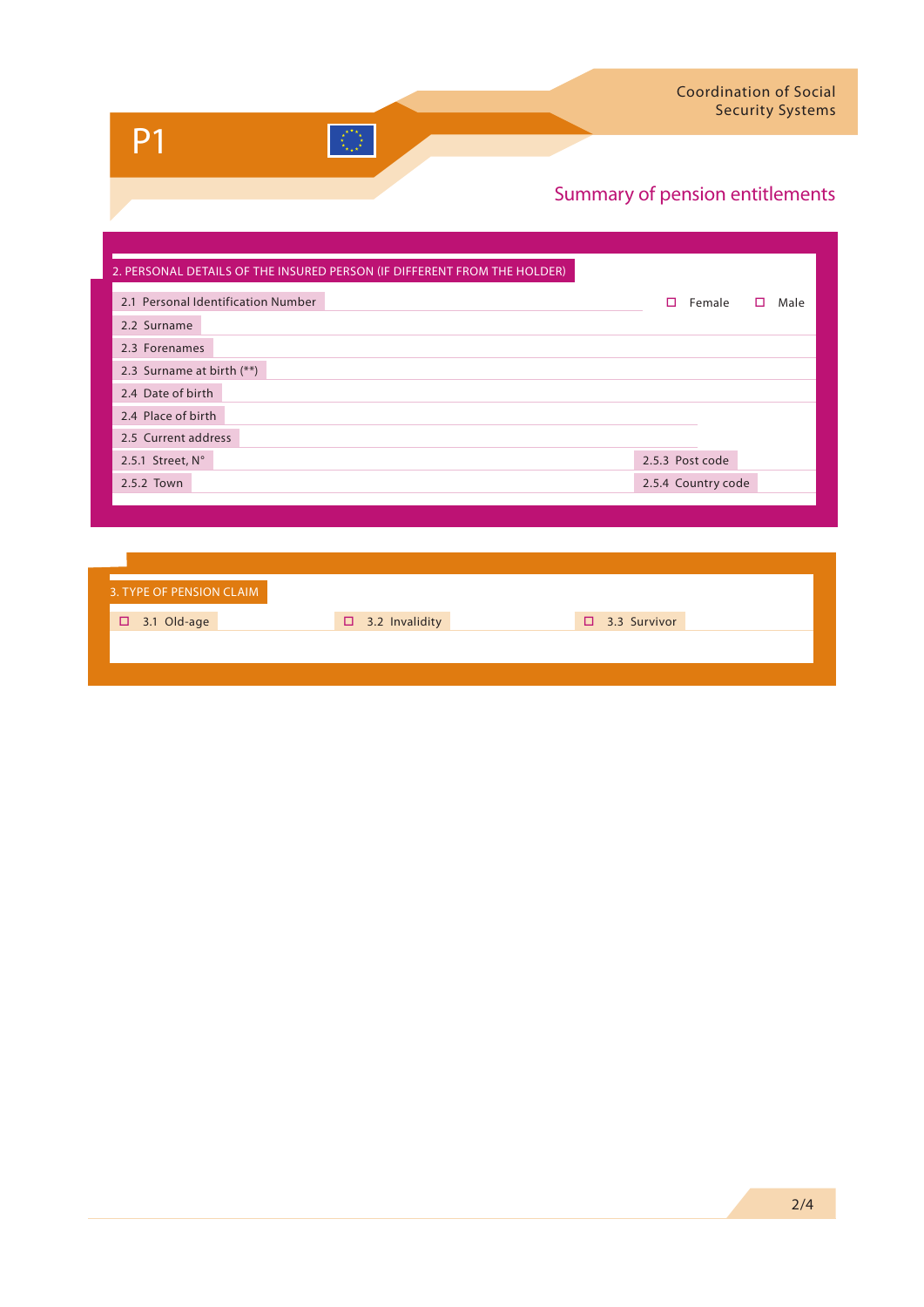| 4. PENSION(S) AWARDED                   |                      |                         |     |                                                                                    |                                                                                                                               |
|-----------------------------------------|----------------------|-------------------------|-----|------------------------------------------------------------------------------------|-------------------------------------------------------------------------------------------------------------------------------|
|                                         |                      |                         |     |                                                                                    |                                                                                                                               |
| 4.1 Institution awarding the<br>pension | 4.2 Start<br>payment | 4.3 Gross<br>amount     | (1) | 4.4 Review<br>period<br>(starts on<br>date of<br>receipt<br>o f<br>the<br>summary) | 4.5 Where to address the review                                                                                               |
| <b>Centro Nacional de Pensoes</b>       | 30/04/2012           | <b>EUR 211</b><br>week  | □   | 1 month                                                                            | Tribunal administrativo, Magallaes 425,<br>Lisboa                                                                             |
| Deutsche Rentenversicherung<br>Bund     | 01/02/2012           | <b>EUR 678</b><br>month | □   | 3 months                                                                           | DRB, Konstanzerstrasse, 451, Koeln                                                                                            |
|                                         |                      |                         | □   |                                                                                    |                                                                                                                               |
|                                         |                      |                         | □   |                                                                                    |                                                                                                                               |
|                                         |                      |                         | □   |                                                                                    |                                                                                                                               |
|                                         |                      |                         | □   |                                                                                    |                                                                                                                               |
|                                         |                      |                         | □   |                                                                                    |                                                                                                                               |
|                                         |                      |                         |     |                                                                                    | (1) If checked, the pension amount was reduced in view of national/EU rules, for instance on the taking into account of other |

 $\left\langle \frac{\partial^2 \mathcal{H}_\text{eff}}{\partial \omega_\text{eff}^2} \right\rangle$ 

income or benefit. For details please check the relevant national pension decision or contact the pension institution which issued the pension decision.